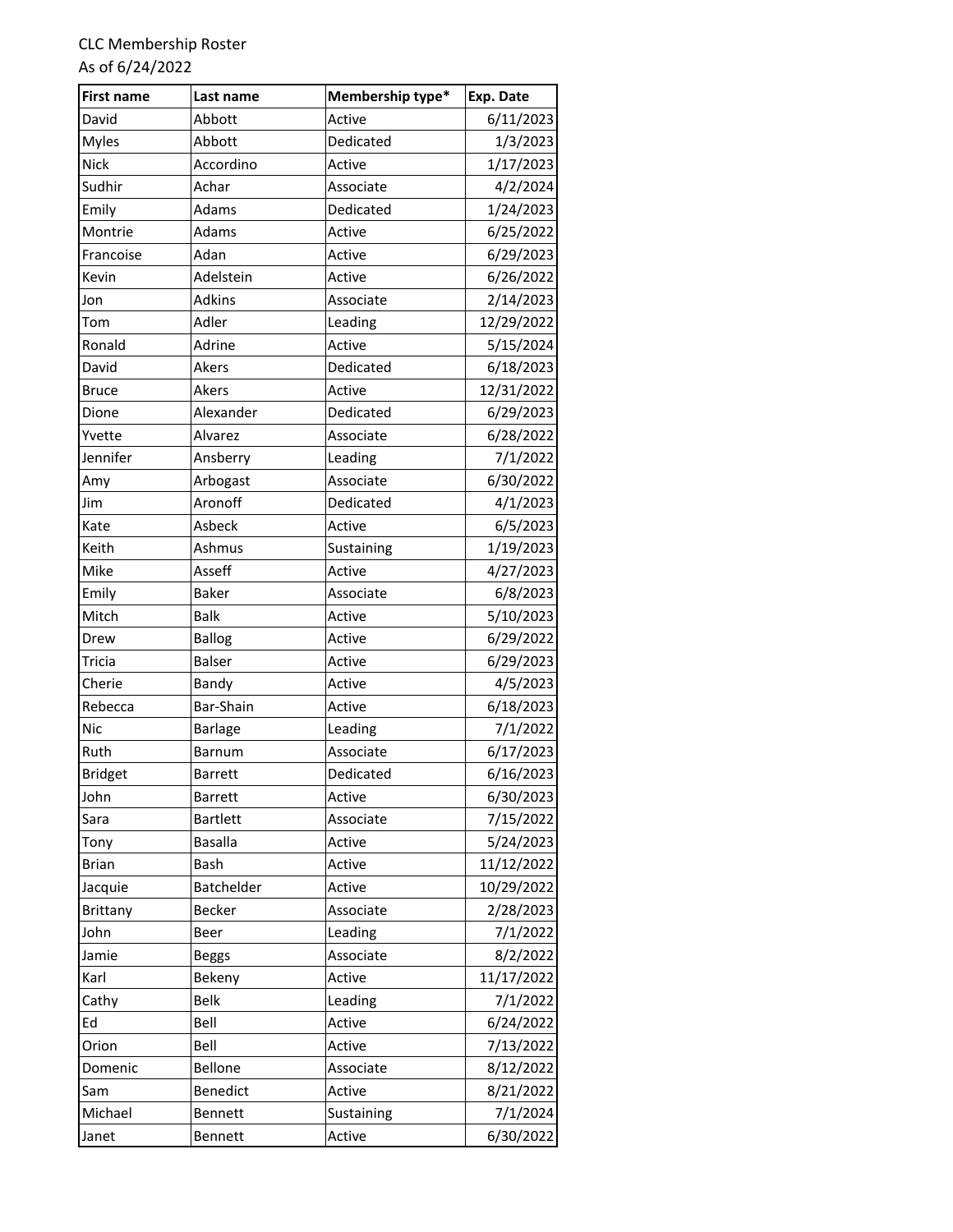| <b>First name</b> | Last name            | Membership type* | Exp. Date  |
|-------------------|----------------------|------------------|------------|
| Mike              | Benz                 | Leading          | 7/1/2022   |
| Adam              | Berebitsky           | Active           | 6/29/2022  |
| Brad              | <b>Berkowitz</b>     | Associate        | 10/13/2023 |
| Michael           | Bernot               | Active           | 1/10/2023  |
| Debbie            | Berry                | Dedicated        | 7/1/2022   |
| Shane             | Bigelow              | Active           | 4/6/2023   |
| Kelly             | <b>Biggar</b>        | Active           | 6/2/2023   |
| Jack              | <b>Binder</b>        | Dedicated        | 11/15/2022 |
| India             | Birdsong             | Associate        | 9/15/2022  |
| Fran              | <b>Bisselle</b>      | Active           | 6/1/2023   |
| Tamme             | Bitonti              | Active           | 6/26/2022  |
| Chris             | <b>Blake</b>         | Active           | 6/30/2022  |
| Raymond           | Bobgan               | Active           | 12/5/2022  |
| Donéa             | <b>Boiner</b>        | Associate        | 11/17/2022 |
| Tami              | <b>Bolder</b>        | Dedicated        | 7/16/2022  |
| Kip               | <b>Bollin</b>        | Leading          | 7/1/2022   |
| Anne              | Bomar                | Dedicated        | 6/29/2023  |
| Antony            | <b>Bonavita</b>      | Active           | 7/9/2022   |
| John              | Bonfiglio            | Active           | 6/14/2023  |
| Rich              | Bongorno             | Active           | 6/3/2023   |
| Becky             | Borden               | Active           | 6/30/2023  |
| <b>Brad</b>       | <b>Borden</b>        | Dedicated        | 6/19/2023  |
| Connie            | <b>Boros</b>         | Active           | 2/13/2023  |
| Lisa              | <b>Bottoms</b>       | Associate        | 8/2/2022   |
| Akram             | <b>Boutros</b>       | Sustaining       | 7/1/2022   |
| Kimberly          | Bowser               | Associate        | 6/19/2023  |
| Amy               | <b>Brady</b>         | Sustaining       | 7/1/2023   |
| Deanna            | <b>Bremer Fisher</b> | Active           | 5/13/2023  |
| Sarah             | Brown                | Active           | 8/29/2022  |
| Jim               | Brown                | Active           | 6/29/2022  |
| Taylor            | <b>Brown</b>         | Associate        | 7/6/2022   |
| Rick              | <b>Bryan</b>         | Active           | 6/30/2023  |
| Carla             | <b>Burgess</b>       | Associate        | 3/29/2023  |
| Tim               | <b>Burke</b>         | Active           | 7/1/2023   |
| Heather           | <b>Buske</b>         | Associate        | 8/5/2022   |
| Thom              | <b>Butchko</b>       | Associate        | 8/24/2022  |
| Justin            | Byrne                | Active           | 1/27/2023  |
| Marc              | <b>Byrnes</b>        | Active           | 12/31/2022 |
| Micki             | <b>Byrnes</b>        | Sustaining       | 7/1/2022   |
| Hannah            | Caldwell             | Associate        | 3/10/2023  |
| Erica             | Cameron              | Active           | 7/24/2022  |
| Maria             | Campanelli           | Active           | 10/29/2022 |
| Alex              | Campbell             | Associate        | 8/6/2022   |
| Nicole            | Canitano             | Active           | 6/14/2023  |
| Michael           | Cantor               | Dedicated        | 6/27/2022  |
| <b>Bailey</b>     | Capelle              | Active           | 6/17/2023  |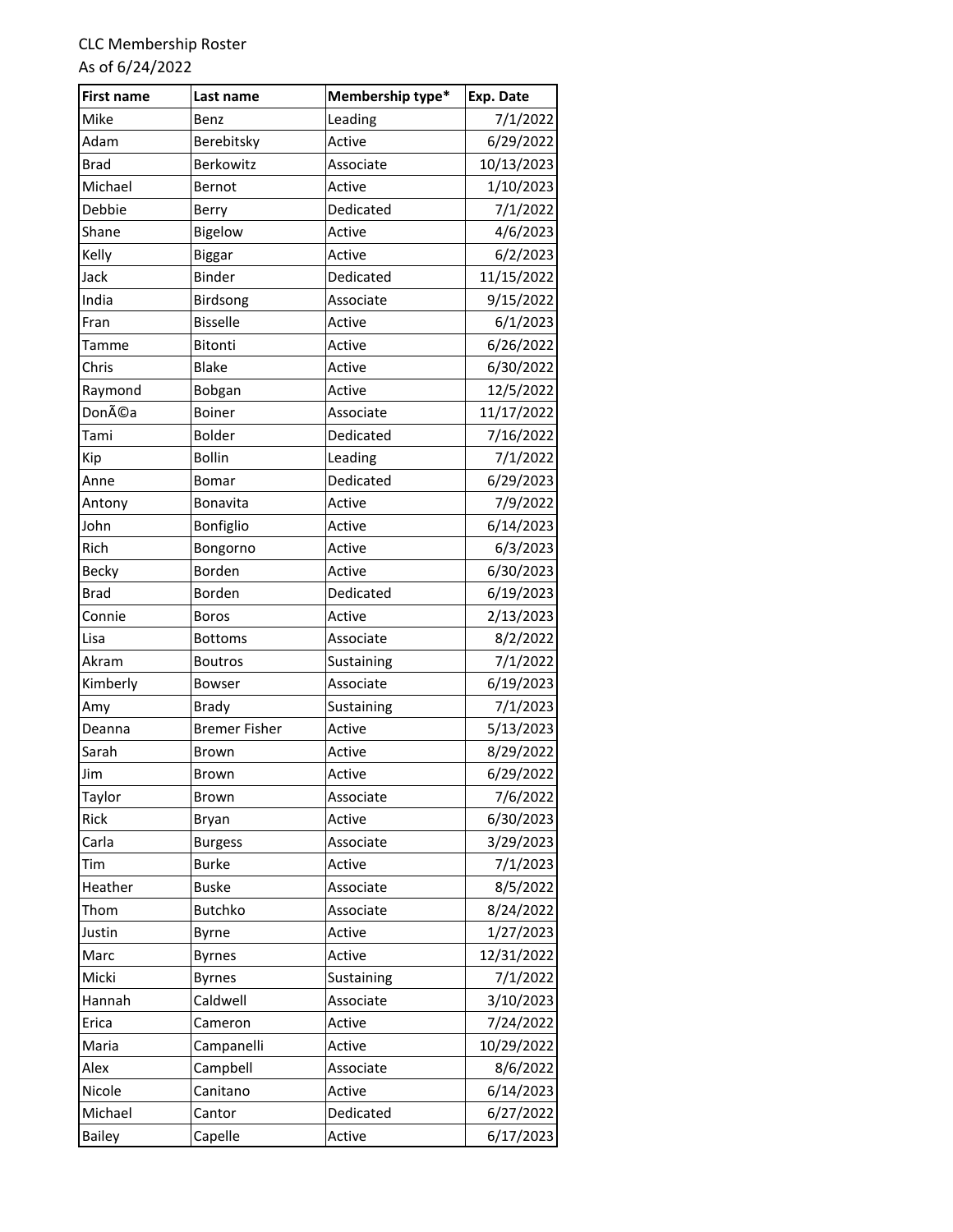| <b>First name</b> | Last name            | Membership type* | Exp. Date  |
|-------------------|----------------------|------------------|------------|
| Paul              | Carleton             | Active           | 6/28/2023  |
| Carrie            | Carpenter            | Active           | 6/1/2023   |
| Frank             | Carrino              | Active           | 1/16/2023  |
| Zack              | Carroll              | Associate        | 7/27/2022  |
| Paul              | Carte                | Active           | 1/19/2023  |
| Karen             | Carter               | Associate        | 8/2/2022   |
| Bill              | Caster               | Leading          | 7/1/2022   |
| Peggy             | Cervantes            | Active           | 7/1/2022   |
| Chip              | Chaikin              | Active           | 7/1/2022   |
| Scott             | Chaikin              | Active           | 6/29/2023  |
| Jeri              | Chaikin              | Active           | 8/16/2022  |
| Fiona             | Chambers             | Leading          | 7/1/2022   |
| Margie            | Chambers             | Active           | 5/10/2023  |
| Rick              | Chelko               | Dedicated        | 12/29/2022 |
| Gina              | Cheverine            | Active           | 5/11/2023  |
| Dani              | Chickerella          | Associate        | 6/29/2022  |
| Rick              | Chiricosta           | Active           | 6/30/2023  |
| Stephen           | Christian            | Associate        | 2/14/2023  |
| Joe               | Cimperman            | Dedicated        | 1/14/2023  |
| Rachel            | Ciomcia              | Active           | 4/1/2023   |
| Chuck             | Ciuni                | Active           | 6/19/2023  |
| Joanne            | Clark                | Active           | 6/25/2023  |
| Tim               | Clements             | Dedicated        | 6/29/2022  |
| Phyllis           | Cleveland            | Dedicated        | 6/21/2023  |
| Dennis            | Cocco                | Active           | 6/30/2023  |
| Lisa              | Codispoti            | Associate        | 7/19/2022  |
| Jennifer          | Cohen                | Active           | 6/12/2023  |
| Lonnie            | Coleman              | Dedicated        | 4/1/2023   |
| Jennifer          | Coleman              | Associate        | 8/10/2022  |
| Toi               | Comer                | Associate        | 12/14/2022 |
| Justin            | Compiseno            | Active           | 12/14/2022 |
| Angelica          | Compton              | Active           | 6/30/2022  |
| Joe               | Compton              | Dedicated        | 6/25/2023  |
| Mary Alice        | Conkey               | Active           | 6/24/2023  |
| Ann               | Conn                 | Associate        | 7/6/2022   |
| Katie             | Connell              | Active           | 11/27/2022 |
| Tony              | Constantine          | Associate        | 6/23/2023  |
| Anita             | Cook                 | Sustaining       | 4/4/2023   |
| Mary Ann          | Corrigan-Davis       | Dedicated        | 6/24/2023  |
| Ursula            | Cottone              | Active           | 7/8/2022   |
| Holly             | Coughlin             | Active           | 5/10/2023  |
| Lynnette          | Crenshaw             | Active           | 7/1/2023   |
| Michael           | Cristal              | Leading          | 4/7/2023   |
| Marianne          | Crosley              | Sustaining       | 7/1/2022   |
| <b>Brenda</b>     | Cummins              | Active           | 6/5/2023   |
| Amanda            | <b>Cusick Kenney</b> | Active           | 7/21/2022  |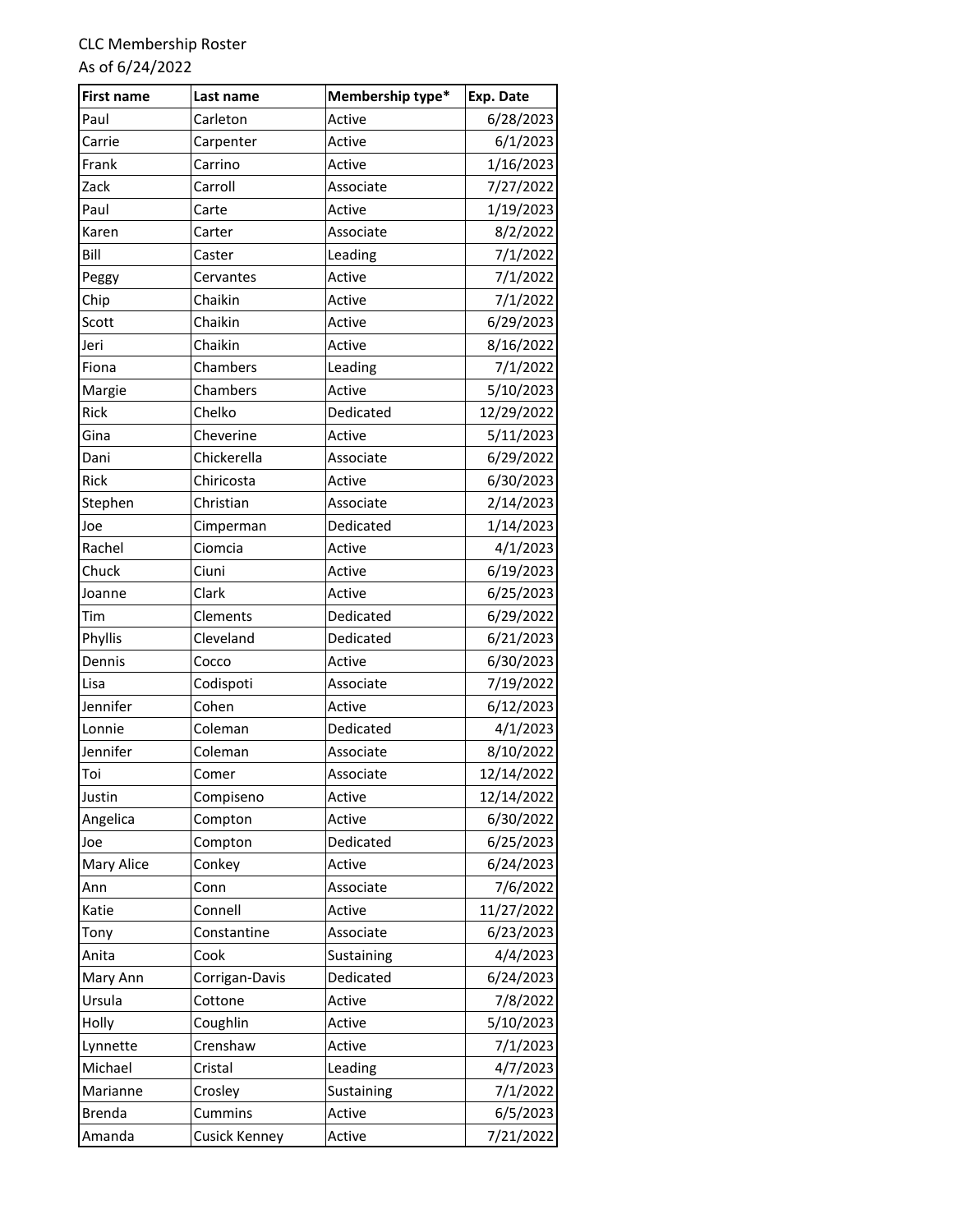| <b>First name</b>    | Last name      | Membership type* | Exp. Date  |
|----------------------|----------------|------------------|------------|
| Tanzie               | Daniels        | Active           | 6/24/2022  |
| Matt                 | Danis          | Active           | 10/15/2022 |
| <b>Beth</b>          | Darmstadter    | Active           | 12/21/2022 |
| Robin                | Davenport      | Sustaining       | 7/1/2022   |
| Katie                | Davis          | Associate        | 3/5/2023   |
| Chris                | De Vinne       | Active           | 12/16/2022 |
| Sev                  | De Wagheneire  | Active           | 6/16/2023  |
| Megan                | DeFranco       | Active           | 6/2/2023   |
| Rachel               | Denz           | Active           | 5/20/2023  |
| Paul                 | Deutsch        | Active           | 1/3/2023   |
| Tom                  | Dewey          | Active           | 6/25/2023  |
| Teresa               | Dews           | Active           | 7/31/2022  |
| Goren                | Dillard        | Active           | 6/16/2023  |
| Dan                  | DiMarco        | Dedicated        | 2/3/2023   |
| Xiao                 | Ding           | Associate        | 12/31/2022 |
| Grant                | Dinner         | Active           | 12/22/2022 |
| Ally                 | Dipre          | Associate        | 12/8/2022  |
| Joe                  | <b>DiRocco</b> | Leading          | 4/10/2023  |
| Kathy                | Dise           | Active           | 10/3/2022  |
| Molly                | Dise           | Active           | 7/13/2022  |
| Jon                  | Dittrich       | Active           | 7/28/2022  |
| Maeve                | Doley          | Active           | 4/18/2023  |
| Debbie               | Donley         | Sustaining       | 6/22/2023  |
| Craig                | Dorn           | Active           | 8/19/2023  |
| Diane                | Downing        | Active           | 5/30/2023  |
| Jerry                | Doyle          | Active           | 6/21/2023  |
| Sheri                | Dozier         | Associate        | 6/22/2023  |
| Leslie               | Dunford        | Active           | 5/29/2023  |
| Jeff                 | Dunlap         | Active           | 12/22/2022 |
| Leslie               | Dunn           | Active           | 6/19/2023  |
| Debra                | Durbin         | Active           | 12/2/2022  |
| Bill                 | Eberhard       | Active           | 5/10/2023  |
| Carmen               | Edgehouse      | Active           | 6/22/2023  |
| Jitin                | Eidnani        | Associate        | 7/31/2022  |
| Mary Kim             | Elkins         | Active           | 4/6/2023   |
| Kevin                | Ellman         | Active           | 4/1/2023   |
| Laura                | Englehart      | Active           | 6/24/2022  |
| Darlene              | English        | Active           | 6/26/2022  |
| Bonnie               | Entler         | Active           | 4/5/2023   |
| Deborah              | Enty           | Active           | 6/30/2023  |
| Jeff                 | Epstein        | Active           | 6/28/2023  |
| Chris                | Ericksen       | Active           | 7/25/2022  |
| Heather              | Ettinger       | Active           | 6/28/2023  |
| <b>Father Damian</b> | Ezeani         | Active           | 3/21/2023  |
| Guy                  | Fabe           | Leading          | 5/14/2023  |
| Nick                 | Faehnle        | Dedicated        | 3/15/2023  |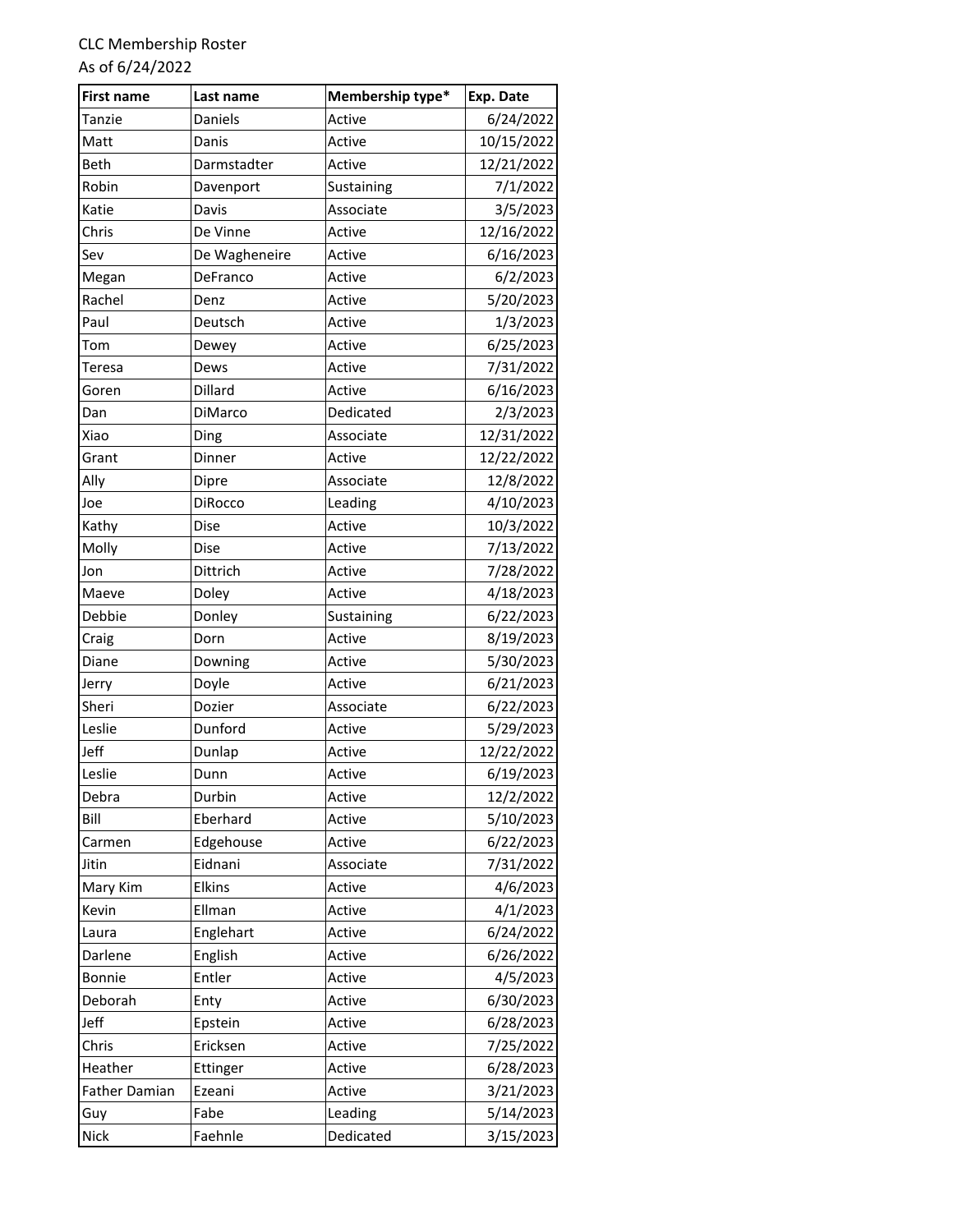| <b>First name</b> | Last name              | Membership type* | Exp. Date  |
|-------------------|------------------------|------------------|------------|
| Elizabeth         | Faler                  | Associate        | 10/14/2022 |
| Bryan             | Fan                    | Active           | 7/7/2022   |
| Gregory           | Farkas                 | Active           | 1/20/2023  |
| <b>Brandon</b>    | Farley                 | Active           | 12/28/2022 |
| John              | Fasola                 | Leading          | 12/21/2022 |
| Joe               | Faulhaber              | Student          | 7/14/2022  |
| Paul              | Federico               | Active           | 6/30/2023  |
| Todd              | Federman               | Dedicated        | 5/7/2023   |
| Rick              | Fedorovich             | Leading          | 7/1/2022   |
| Gulnar            | Feerasta               | Associate        | 8/2/2022   |
| Alisa             | Feingold               | Active           | 7/28/2023  |
| Judi              | Feniger                | Active           | 6/25/2023  |
| Karenia           | Ferguson               | Active           | 5/15/2023  |
| Mike              | Ferkovic               | Active           | 12/28/2024 |
| Suzanne           | Ferrara                | Active           | 6/14/2023  |
| Wendy             | Ferrara                | Associate        | 6/29/2022  |
| Adrienne          | <b>Ferraro Mueller</b> | Active           | 6/3/2023   |
| Michael           | Ferry                  | Active           | 9/28/2022  |
| Alyson            | Fieldman               | Active           | 7/16/2023  |
| Matthew           | Fieldman               | Active           | 1/21/2023  |
| Lauren            | Fine                   | Dedicated        | 6/19/2023  |
| Bill              | Finn                   | Active           | 5/21/2023  |
| Tom               | Finucane               | Dedicated        | 5/12/2023  |
| Mark              | Fischer                | Dedicated        | 7/23/2022  |
| Adam              | Fishman                | Active           | 6/25/2022  |
| Andrea            | Floro                  | Active           | 4/2/2023   |
| Margie            | Flynn                  | Active           | 12/21/2022 |
| Greg              | Fondran                | Active           | 1/20/2023  |
| Lynn              | Foran                  | Active           | 6/16/2023  |
| Alaina            | Foster                 | Active           | 4/5/2023   |
| Joel              | Fox                    | Active           | 6/7/2023   |
| Jillian           | Frazier                | Active           | 2/16/2023  |
| Dan               | Frech                  | Associate        | 8/6/2022   |
| Tom               | Freeman                | Active           | 6/30/2022  |
| Marc              | Freimuth               | Active           | 4/29/2023  |
| Lee               | Friedman               | Active           | 6/29/2023  |
| Joe               | Frolik                 | Active           | 6/3/2023   |
| Sue               | Fuehrer                | Active           | 6/10/2023  |
| Dave              | Fulton                 | Dedicated        | 5/11/2023  |
| Tom               | <b>Furnas</b>          | Active           | 9/24/2022  |
| Kathy             | Futey                  | Active           | 6/19/2023  |
| Nicole            | Futoran                | Associate        | 3/5/2023   |
| John              | Gadd                   | Sustaining       | 2/22/2023  |
| Rich              | Garcia                 | Dedicated        | 7/1/2022   |
| Sanjay            | Garg                   | Active           | 6/4/2023   |
| Scott             | Garson                 | Active           | 4/6/2023   |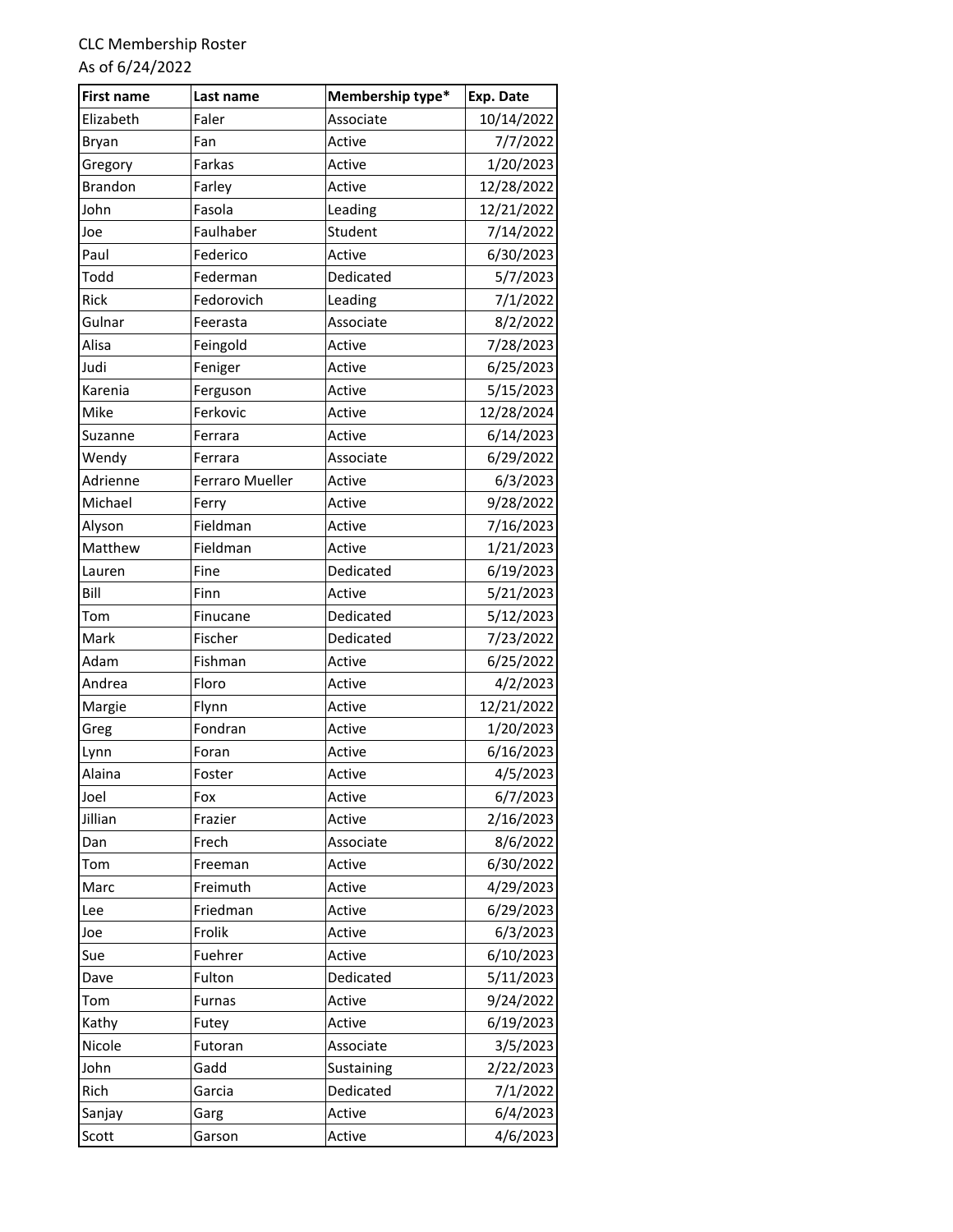| <b>First name</b> | Last name       | Membership type* | Exp. Date  |
|-------------------|-----------------|------------------|------------|
| Heidi             | Gartland        | Active           | 10/19/2022 |
| Bill              | Gaskill         | Active           | 12/29/2022 |
| Lisa              | Gavales         | Active           | 6/28/2023  |
| Erin              | Gay Miyoshi     | Student          | 7/1/2022   |
| Pamela            | George-Merrill  | Active           | 6/27/2022  |
| Maria             | Gerace          | Student          | 3/8/2023   |
| Sante             | Ghetti          | Active           | 6/28/2022  |
| David             | Gilbert         | Active           | 11/12/2022 |
| Tom               | Gill            | Dedicated        | 6/16/2023  |
| Rob               | Gilmore         | Dedicated        | 6/24/2023  |
| Adam              | Gimbel          | Associate        | 6/10/2023  |
| Elaine            | Gimmel          | Active           | 5/10/2023  |
| Kenny             | Golovan         | Student          | 5/11/2023  |
| Eric              | Gordon          | Active           | 6/29/2023  |
| Christopher       | Gorman          | Active           | 7/1/2023   |
| Joe               | Gramc           | Dedicated        | 3/10/2023  |
| Lindy             | Grasser         | Active           | 3/18/2023  |
| Anita             | Gray            | Active           | 1/19/2023  |
| Derek             | Green           | Active           | 7/1/2023   |
| Marianne          | Grega           | Active           | 6/30/2022  |
| Sally             | Gries           | Dedicated        | 6/30/2022  |
| <b>Blaine</b>     | Griffin         | Associate        | 7/1/2022   |
| Chuck             | Grimm           | Active           | 7/22/2022  |
| Howard            | Groedel         | Dedicated        | 4/9/2023   |
| Pat               | Grospiron       | Active           | 9/12/2022  |
| <b>Beth</b>       | Grove           | Associate        | 7/1/2022   |
| <b>Brent</b>      | Grover          | Active           | 10/29/2022 |
| Jani              | Groza           | Leading          | 1/1/2023   |
| Travis            | Grundke         | Active           | 10/17/2022 |
| Kim               | Guice           | Active           | 5/26/2023  |
| Nancy             | Guthrie         | Active           | 5/20/2023  |
| Chris             | Halapy          | Active           | 1/20/2023  |
| Anson             | Hall            | Active           | 1/3/2023   |
| Rochelle          | Hallisy         | Active           | 7/2/2023   |
| Zan               | Halmbacher      | Associate        | 8/11/2022  |
| Suzanne           | Hamilton        | Dedicated        | 6/15/2023  |
| Kelly             | Hancock         | Associate        | 6/29/2022  |
| Steve             | Hansler         | Active           | 6/27/2023  |
| Lute              | Harmon          | Active           | 5/7/2023   |
| Maureen           | Harper          | Active           | 4/21/2023  |
| Seven             | Harris          | Active           | 5/29/2023  |
| <b>Brian</b>      | Harte           | Active           | 10/19/2022 |
| Megan             | Hauer Kacvinsky | Associate        | 7/12/2022  |
| Graham            | Hearns          | Sustaining       | 1/19/2023  |
| Maria             | Heckaman        | Dedicated        | 6/21/2023  |
| Matt              | Heisey          | Active           | 7/13/2022  |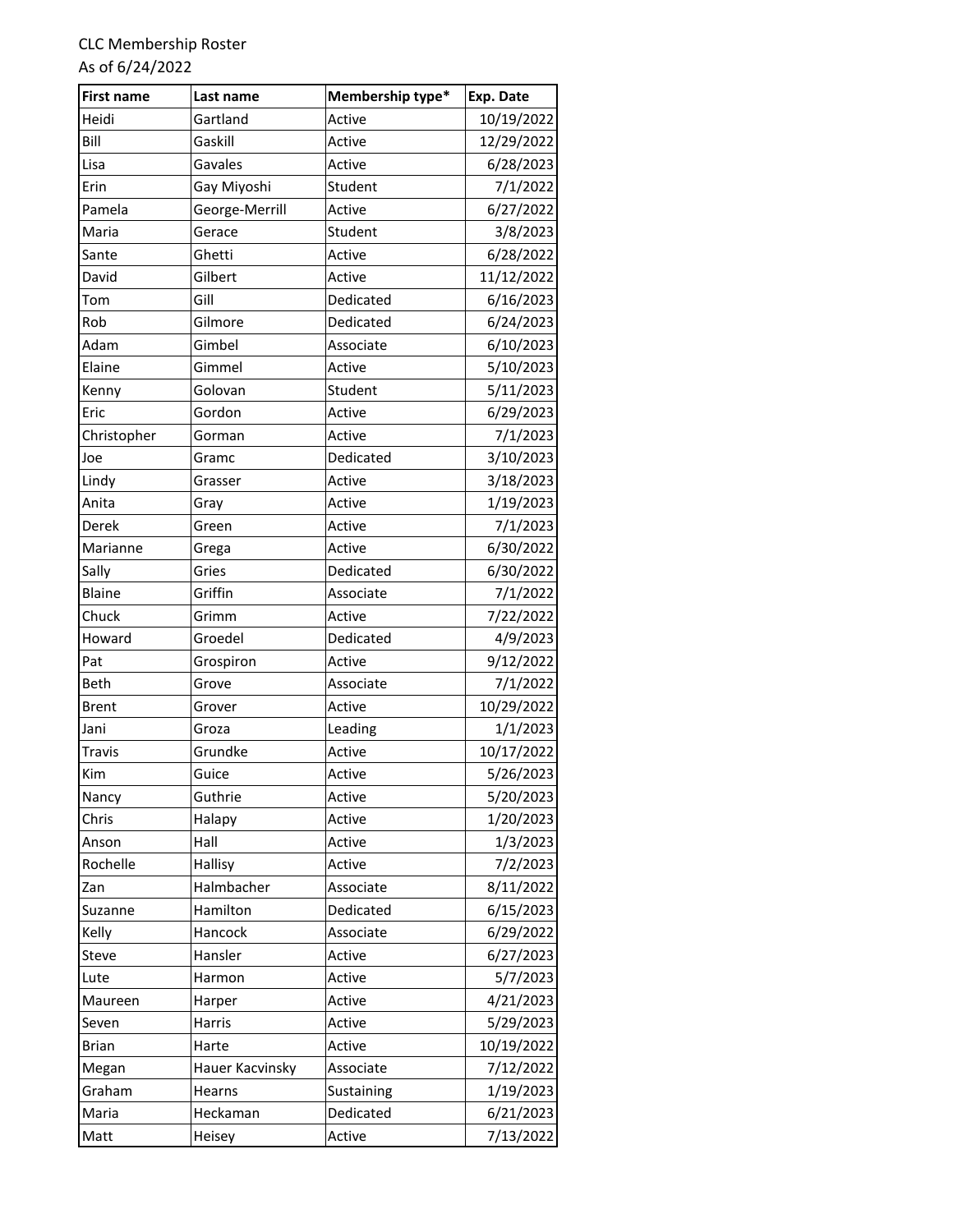| <b>First name</b> | Last name    | Membership type* | Exp. Date  |
|-------------------|--------------|------------------|------------|
| David             | Heller       | Leading          | 7/1/2022   |
| Bob               | Helmer       | Sustaining       | 6/20/2023  |
| <b>Bruce</b>      | Hennes       | Dedicated        | 1/6/2023   |
| Jill              | Hennessey    | Active           | 4/2/2023   |
| Allison           | Hennie       | Student          | 7/14/2022  |
| Atunyese          | Herron       | Active           | 8/24/2023  |
| Ellen             | Heyman       | Active           | 6/26/2023  |
| Stephen           | Hilbert      | Active           | 3/5/2023   |
| Marty             | Hiller       | Active           | 6/25/2022  |
| Edie              | Hirsch       | Active           | 6/30/2023  |
| Laura             | Hnat         | Active           | 3/16/2023  |
| Wendy             | Hoke         | Dedicated        | 6/29/2022  |
| Paul              | Holland      | Active           | 6/28/2022  |
| Tim               | Holmes       | Active           | 5/9/2023   |
| Elizabeth         | Honold       | Active           | 6/19/2023  |
| Dan               | Hopgood      | Dedicated        | 6/17/2023  |
| Tom               | Hopkins      | Sustaining       | 6/30/2022  |
| Michael           | Horvitz      | Dedicated        | 6/10/2023  |
| Keith             | Hotchkiss    | Active           | 8/24/2022  |
| Jennifer          | Howard       | Active           | 5/27/2023  |
| Lee Ann           | Howard       | Dedicated        | 7/30/2022  |
| Rebekah           | Howland      | Active           | 6/20/2023  |
| Kate              | Hubben       | Active           | 5/10/2023  |
| Audrey            | Hudak        | Active           | 4/1/2023   |
| Michael           | Hudecek      | Active           | 2/19/2023  |
| <b>Barbara</b>    | Hueter       | Active           | 4/19/2024  |
| <b>Brian</b>      | Hurtuk       | Active           | 6/24/2022  |
| Maria             | laniro       | Active           | 6/18/2023  |
| Susan             | Infeld       | Active           | 9/29/2022  |
| Kate              | Ingersoll    | Active           | 7/13/2022  |
| Annette           | Iwamoto      | Active           | 10/26/2022 |
| Dave              | Jacobs       | Dedicated        | 6/11/2023  |
| Adam              | Jacobs       | Active           | 6/1/2023   |
| Duke              | Jankura      | Active           | 2/7/2023   |
| Shannon           | Jerse        | Active           | 7/24/2022  |
| Kathryn           | Jodon        | Associate        | 7/16/2022  |
| Julie             | Johnson      | Active           | 6/3/2023   |
| Ron               | Johnson      | Active           | 6/12/2023  |
| Richard           | Jones        | Active           | 6/30/2023  |
| Fran              | Jones        | Active           | 9/28/2022  |
| Claude            | Jones        | Active           | 6/24/2023  |
| Greg              | Jones        | Associate        | 7/9/2022   |
| Shameka           | Jones Taylor | Dedicated        | 6/30/2022  |
| Margy             | Judd         | Sustaining       | 6/1/2023   |
| Mike              | Kahler       | Active           | 6/28/2022  |
| Lori              | Kalic        | Active           | 1/17/2023  |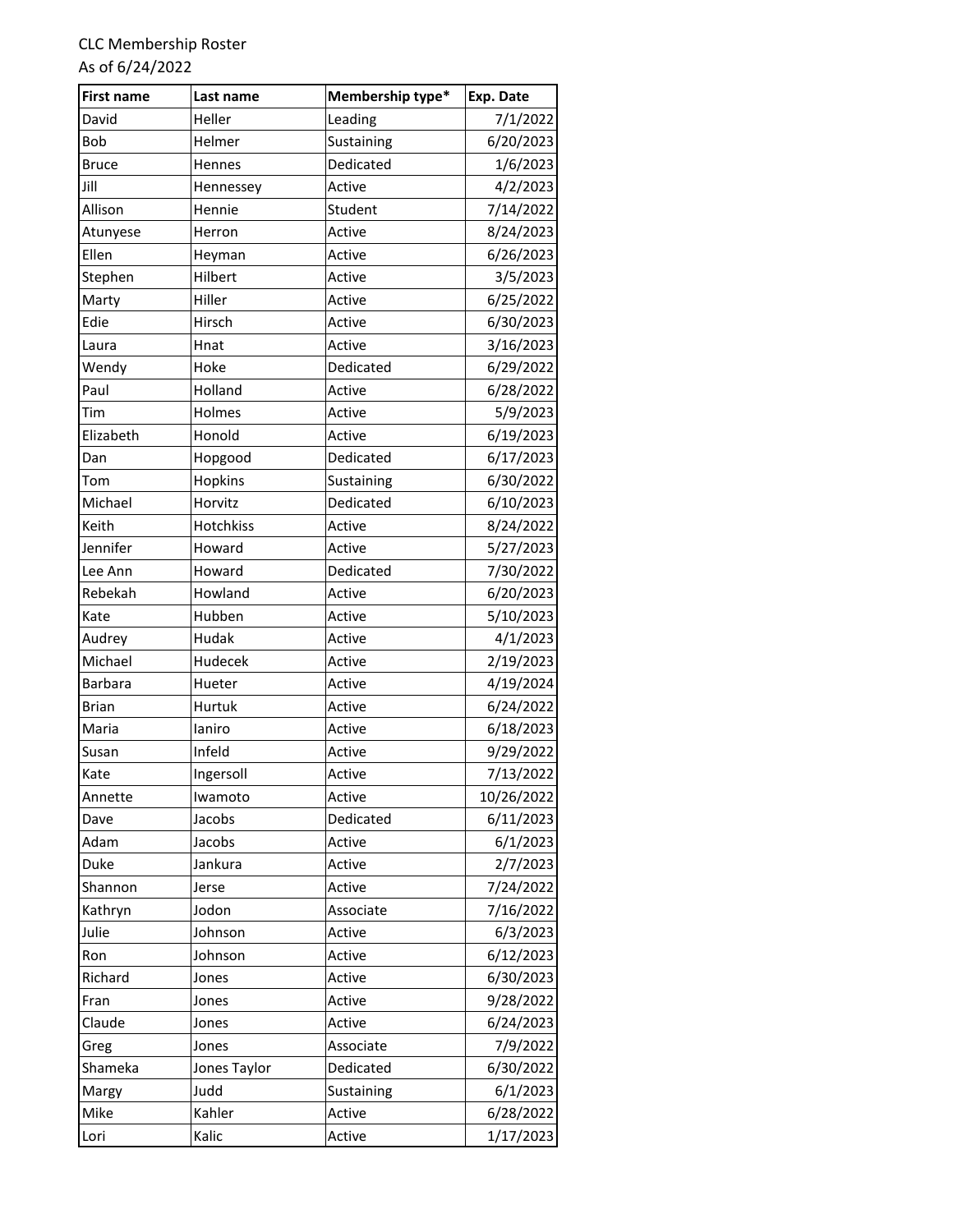| <b>First name</b> | Last name   | Membership type* | Exp. Date  |
|-------------------|-------------|------------------|------------|
| Dave              | Kall        | Dedicated        | 7/14/2022  |
| John              | Kane        | Active           | 6/27/2022  |
| Michelle          | Kane        | Active           | 12/31/2030 |
| Linda             | Kane        | Active           | 5/6/2023   |
| Amy               | Kaplan      | Dedicated        | 6/30/2022  |
| Ira               | Kaplan      | Leading          | 7/1/2022   |
| Ethan             | Karp        | Sustaining       | 7/1/2022   |
| Doug              | Katz        | Sustaining       | 6/29/2023  |
| Janet             | Katzin      | Active           | 1/11/2023  |
| Katie             | Keane       | Associate        | 6/28/2022  |
| Kelly             | Keefe       | Dedicated        | 6/1/2023   |
| Dwayne            | Keeney      | Active           | 6/2/2023   |
| Chris             | Keim        | Active           | 6/19/2023  |
| Julie             | Kelly       | Active           | 6/28/2022  |
| Collin            | Kelly       | Associate        | 6/10/2023  |
| <b>Brian</b>      | Kelly       | Associate        | 7/19/2022  |
| Rick              | Kemm        | Active           | 6/22/2023  |
| Katie             | Kennedy     | Active           | 1/3/2023   |
| Laura             | Kepley      | Active           | 1/19/2023  |
| Phil              | Kerber      | Active           | 9/29/2022  |
| Terry             | Killeen     | Active           | 6/13/2023  |
| Ann               | Killian     | Sustaining       | 12/15/2022 |
| Joanne            | Kim         | Active           | 2/19/2023  |
| Don               | Kimble      | Active           | 7/1/2023   |
| <b>Brian</b>      | King        | Active           | 6/15/2023  |
| <b>Brenda</b>     | Kirk        | Active           | 7/1/2023   |
| Ariane            | Kirkpatrick | Sustaining       | 6/21/2023  |
| Bob               | Kirschner   | Active           | 3/10/2023  |
| Mike              | Klein       | Active           | 6/24/2023  |
| Melissa           | Kline       | Active           | 6/11/2023  |
| Bob               | Klonk       | Leading          | 7/1/2022   |
| Chris             | Knestrick   | Active           | 6/13/2023  |
| Matthew           | Koch        | Associate        | 8/16/2022  |
| Joe               | Kohmann     | Sustaining       | 6/28/2022  |
| Paul              | Koomar      | Active           | 7/1/2022   |
| Nik               | Kottha      | Active           | 12/31/2022 |
| Sue               | Krantz      | Active           | 6/3/2023   |
| Susanna           | Krey        | Active           | 6/15/2023  |
| Ben               | Kroeck      | Sustaining       | 6/29/2023  |
| Mark              | Krosse      | Associate        | 10/31/2022 |
| Allan             | Krulak      | Dedicated        | 6/9/2023   |
| Jim               | Kubacki     | Active           | 6/1/2023   |
| Keith             | Kukla       | Active           | 4/8/2023   |
| Lisa              | Kunkle      | Leading          | 7/1/2022   |
| Martha            | Kutik       | Active           | 6/29/2022  |
| Marilyn           | Kysela      | Active           | 6/30/2023  |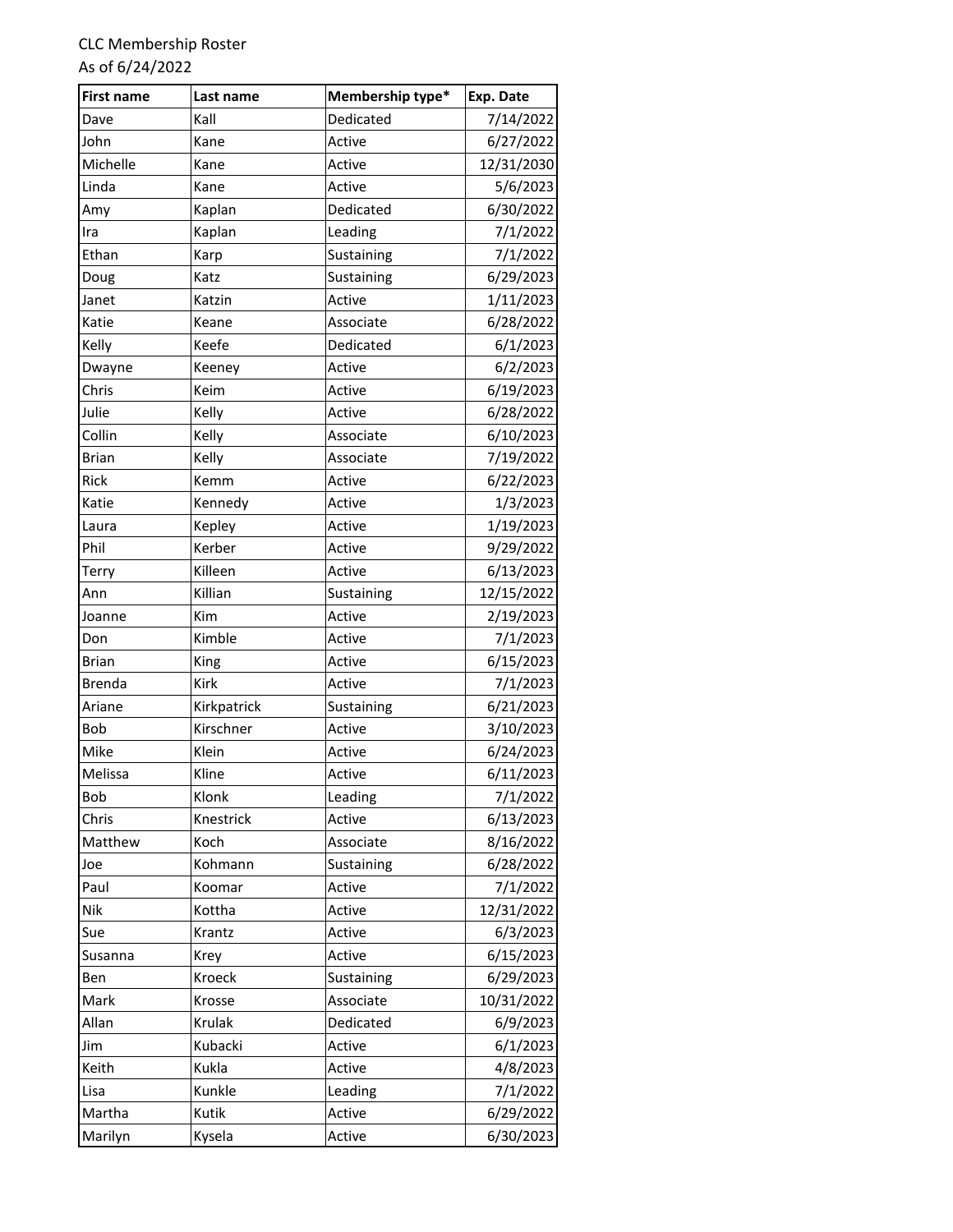| <b>First name</b> | Last name          | Membership type* | Exp. Date  |
|-------------------|--------------------|------------------|------------|
| Chris             | Laboda             | Active           | 6/16/2023  |
| Dennis            | Lafferty           | Active           | 6/28/2023  |
| Joe               | LaMantia           | Dedicated        | 6/19/2023  |
| <b>Brian</b>      | Lane               | Active           | 8/10/2022  |
| <b>Brendan</b>    | Lange              | Associate        | 3/14/2023  |
| Ed                | Largent            | Leading          | 6/22/2023  |
| Steffany          | Larkins            | Active           | 2/19/2023  |
| Joe               | Laumer             | Active           | 4/25/2023  |
| Kevin             | Lauterjung         | Active           | 6/25/2022  |
| Timothy           | Lavelle            | Active           | 6/19/2023  |
| Ray               | Leach              | Active           | 6/10/2023  |
| Natalie           | Leek               | Active           | 4/22/2023  |
| Dennis            | Lehman             | Active           | 5/12/2023  |
| Jeanne            | Leinbach           | Active           | 6/1/2023   |
| Jess              | Leonard            | Active           | 6/29/2023  |
| <b>Brian</b>      | LeRoy              | Associate        | 6/14/2023  |
| Daniel            | Lettenberger-Klein | Active           | 7/8/2023   |
| Becca             | Levine             | Active           | 7/1/2023   |
| Bill              | Lewis              | Dedicated        | 6/25/2022  |
| Debbie            | Lewis              | Active           | 6/19/2023  |
| Renee             | Ligon              | Active           | 10/1/2022  |
| Tim               | Linville           | Sustaining       | 6/22/2023  |
| Nora              | Loftus             | Dedicated        | 9/17/2022  |
| Karen             | Long               | Active           | 6/14/2023  |
| Dave              | Loomis             | Active           | 6/30/2022  |
| Kevin             | Loos               | Associate        | 8/2/2022   |
| Pat               | LoPresti           | Active           | 6/21/2023  |
| Michael           | Love               | Active           | 6/29/2023  |
| Andy              | Lowther            | Active           | 8/13/2022  |
| Steve             | Luca               | Active           | 6/29/2022  |
| Luke              | Lucas              | Associate        | 6/22/2023  |
| Andrea            | Lyons              | Associate        | 1/10/2023  |
| Catalina          | Maddox-Wagers      | Active           | 4/2/2023   |
| Christie          | Manning            | Associate        | 8/2/2022   |
| Shana             | Marbury            | Active           | 6/11/2023  |
| Ronald J.         | Marcin             | Active           | 10/29/2022 |
| Michal            | Marcus             | Active           | 7/20/2023  |
| Dave              | Margolius          | Active           | 3/21/2023  |
| <b>Brian</b>      | Marita             | Leading          | 7/1/2022   |
| Lori              | Marks              | Dedicated        | 12/5/2022  |
| Meghann           | Marnecheck         | Active           | 12/6/2022  |
| Haley             | Martinelli         | Associate        | 3/14/2023  |
| Ellen             | Mavec              | Active           | 6/23/2023  |
| Julie             | Mayock             | Active           | 4/5/2023   |
| Terry             | McCafferty         | Active           | 6/30/2023  |
| Mark              | McCarthy           | Dedicated        | 12/16/2022 |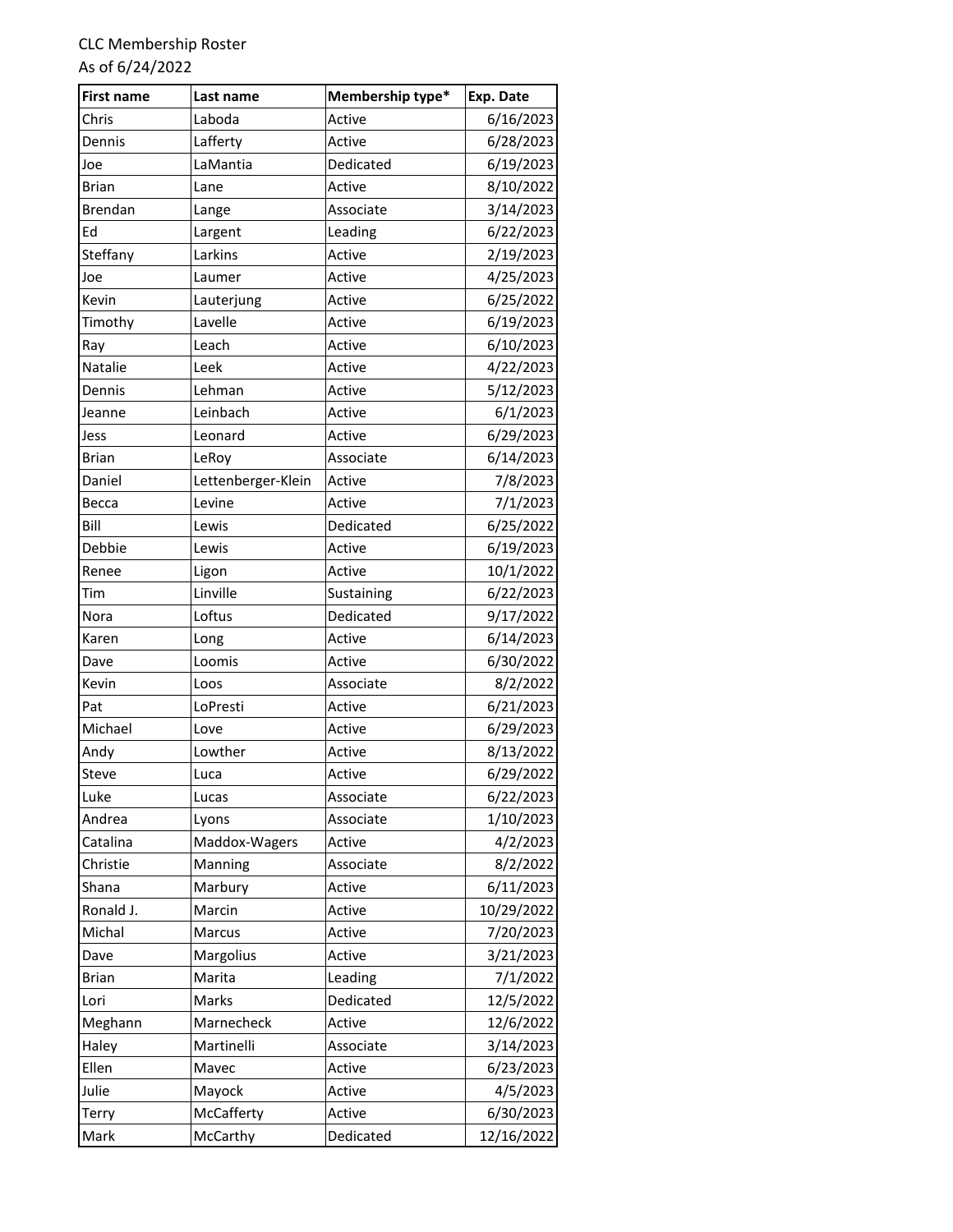| <b>First name</b> | Last name              | Membership type* | Exp. Date  |
|-------------------|------------------------|------------------|------------|
| David             | McClurkin              | Active           | 6/21/2023  |
| Kevin             | McDaniel               | Active           | 3/7/2023   |
| Marty             | McGann                 | Active           | 11/5/2022  |
| Tom               | McGraw                 | Associate        | 2/28/2023  |
| Mike              | McIntyre               | Associate        | 8/10/2022  |
| Elizabeth         | McIntyre               | Dedicated        | 5/22/2023  |
| Hugh              | McKay                  | Sustaining       | 7/1/2022   |
| Margaret          | McKenzie               | Leading          | 7/1/2022   |
| Darrell           | McNair                 | Active           | 6/21/2023  |
| Ariel             | McNair                 | Associate        | 10/20/2022 |
| Hayley            | McQuate                | Associate        | 3/10/2023  |
| John              | Meder                  | Active           | 6/29/2023  |
| Sean              | Medina                 | Active           | 10/12/2022 |
| Jim               | Meltzer                | Active           | 6/19/2023  |
| Tania             | Menesse                | Associate        | 7/30/2022  |
| Don               | Messinger              | Dedicated        | 6/5/2023   |
| Teresa            | <b>Metcalf Beasley</b> | Active           | 6/2/2023   |
| Caitie            | Milcinovic             | Active           | 12/26/2022 |
| Jessie            | Miller                 | Active           | 11/30/2022 |
| Adam              | Miller                 | Active           | 12/20/2022 |
| Janet             | Miller                 | Active           | 10/5/2022  |
| Sondra            | Miller                 | Active           | 6/29/2023  |
| Laura             | Mimura                 | Active           | 7/1/2023   |
| Ginger            | Mlakar                 | Dedicated        | 7/1/2022   |
| Marilyn           | Mobley                 | Active           | 7/1/2022   |
| Malou             | Monago                 | Active           | 12/16/2022 |
| Dan               | Moore                  | Dedicated        | 6/2/2023   |
| Marty             | Mordarski              | Dedicated        | 12/29/2022 |
| Ellen             | Moreau                 | Active           | 7/13/2022  |
| Amy               | Morgenstern            | Dedicated        | 12/14/2022 |
| Ruth              | Morhard                | Active           | 6/30/2022  |
| Dan               | Moulthrop              | Active           | 6/30/2022  |
| Gregg             | Muresan                | Associate        | 6/30/2022  |
| Ray               | Murphy                 | Active           | 6/26/2023  |
| Dave              | Mustin                 | Leading          | 7/1/2022   |
| Melanie           | <b>Myers</b>           | Associate        | 9/29/2022  |
| Jim               | Mylen                  | Dedicated        | 6/29/2022  |
| Michelle          | Najda                  | Active           | 7/2/2022   |
| Marianella        | Napolitano             | Active           | 12/16/2024 |
| Jillian           | Neimeister             | Active           | 6/21/2023  |
| Norma             | Nelson                 | Active           | 6/8/2023   |
| Jim               | Newbrough              | Active           | 12/16/2022 |
| Jim               | Niehaus                | Active           | 12/28/2022 |
| Tom               | Nobbe                  | Active           | 11/18/2023 |
| Ernie             | Novak                  | Dedicated        | 12/31/2022 |
| Michael           | Novak                  | Active           | 6/13/2023  |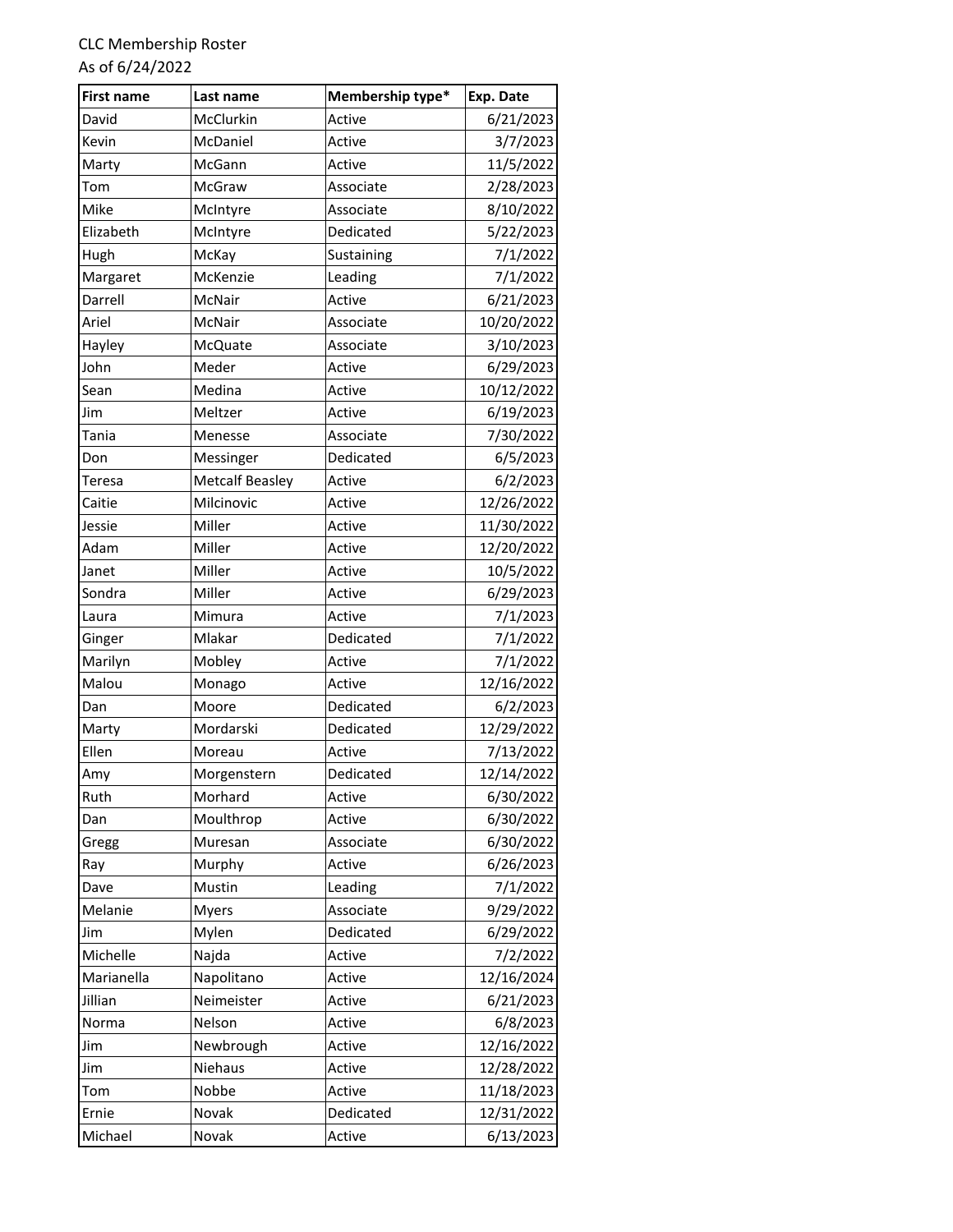| <b>First name</b> | Last name  | Membership type* | Exp. Date  |
|-------------------|------------|------------------|------------|
| Grace             | Nowak      | Active           | 7/14/2023  |
| Abby              | O'Brien    | Active           | 5/13/2023  |
| Lee Ann           | O'Brien    | Active           | 6/30/2023  |
| Colleen           | O'Neil     | Active           | 6/22/2023  |
| Jay               | O'Neill    | Leading          | 6/29/2022  |
| <b>Brian</b>      | O'Neill    | Dedicated        | 1/6/2023   |
| Mike              | Obertacz   | Active           | 1/24/2023  |
| Leta              | Obertacz   | Active           | 12/16/2022 |
| Rachel            | Oscar      | Associate        | 8/2/2022   |
| Larry             | Oscar      | Active           | 12/20/2022 |
| BJ                | Owens      | Associate        | 7/13/2022  |
| Dominic           | Ozanne     | Associate        | 8/20/2022  |
| Randy             | Paine      | Active           | 7/1/2023   |
| Jennifer          | Palmieri   | Leading          | 7/22/2023  |
| Sarah             | Pankratz   | Active           | 2/18/2023  |
| Tony              | Panzica    | Active           | 6/10/2023  |
| Mark              | Panzica    | Active           | 7/26/2023  |
| Maria             | Paparella  | Associate        | 6/14/2023  |
| Bob               | Paponetti  | Active           | 4/5/2023   |
| Summer            | Paris      | Active           | 2/5/2023   |
| Jeremy            | Paris      | Associate        | 10/8/2022  |
| Jon               | Park       | Dedicated        | 6/14/2023  |
| Mike              | Parks      | Dedicated        | 12/20/2022 |
| Andy              | Passen     | Active           | 6/30/2022  |
| Patrick           | Pastore    | Active           | 6/29/2022  |
| <b>Jeff</b>       | Patterson  | Dedicated        | 7/1/2022   |
| Stamy             | Paul       | Active           | 10/29/2022 |
| Judy              | Payne      | Active           | 6/16/2023  |
| <b>Barb</b>       | Paynter    | Active           | 6/25/2022  |
| John              | Peca       | Active           | 4/1/2023   |
| Aaron             | Pechota    | Active           | 12/22/2022 |
| Scott             | Peckham    | Active           | 7/2/2022   |
| Shelly            | Peet       | Leading          | 7/1/2022   |
| Akeem             | Perry      | Associate        | 6/22/2023  |
| Jim               | Petras     | Sustaining       | 5/10/2023  |
| India             | Pierce Lee | Dedicated        | 12/6/2022  |
| <b>Brian</b>      | Pitts      | Dedicated        | 6/25/2022  |
| Deborah           | Plummer    | Active           | 6/12/2023  |
| Dick              | Pogue      | Leading          | 6/6/2023   |
| Rich              | Pohle      | Active           | 6/25/2023  |
| Joe               | Pokorny    | Associate        | 7/12/2022  |
| Jean              | Polster    | Active           | 10/29/2022 |
| Tim               | Porter     | Sustaining       | 7/15/2022  |
| Gary              | Poth       | Active           | 7/1/2023   |
| Mike              | Pressimone | Sustaining       | 7/22/2023  |
| Monyka            | Price      | Active           | 6/30/2023  |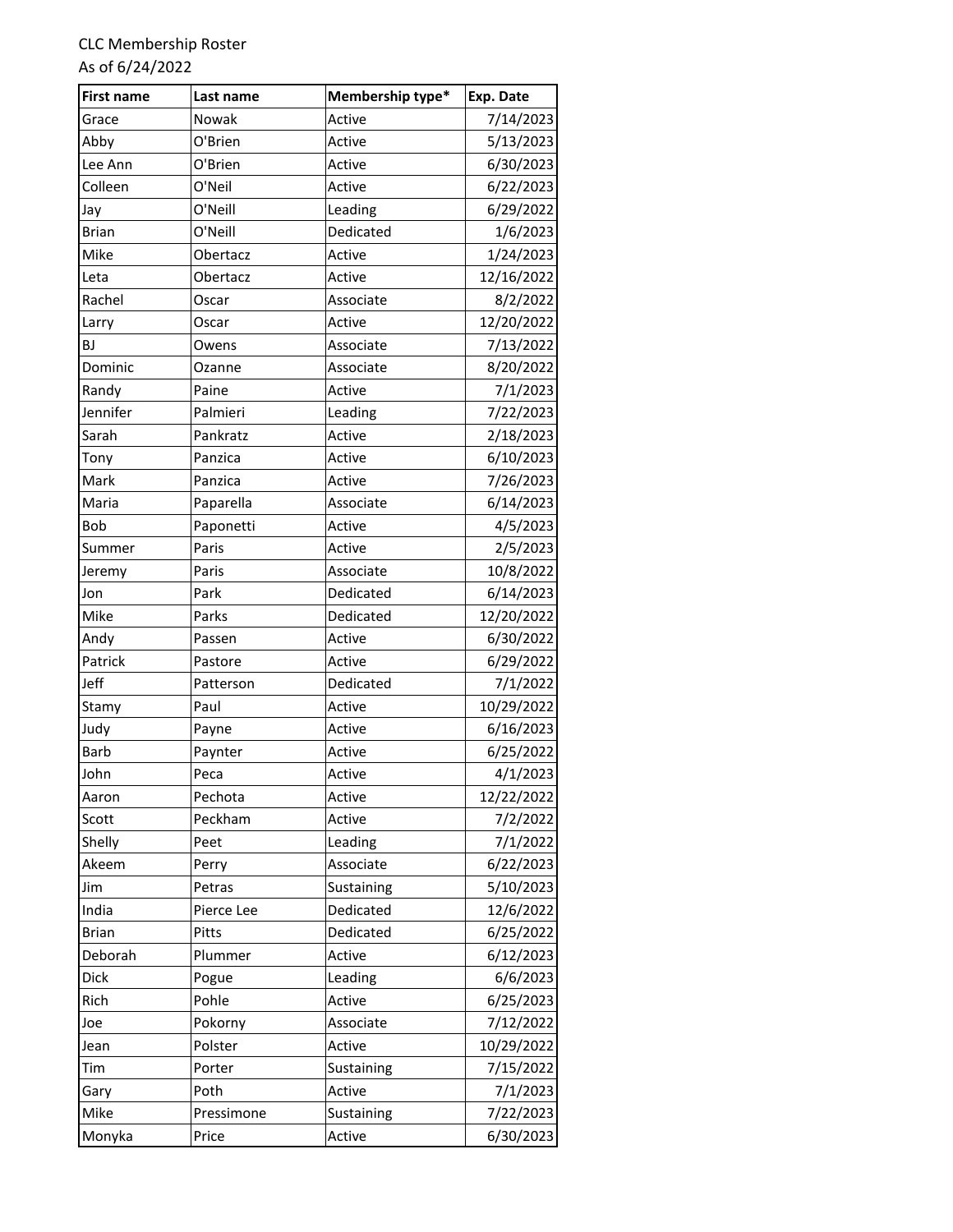| <b>First name</b> | Last name       | Membership type* | Exp. Date  |
|-------------------|-----------------|------------------|------------|
| Kathryn           | Purcell         | Associate        | 6/30/2022  |
| Kaylee            | Quanbeck        | Active           | 2/19/2023  |
| Dan               | Quigg           | Active           | 6/17/2023  |
| Howard            | Rabb            | Active           | 6/25/2022  |
| Will              | Raybuck         | Associate        | 3/14/2023  |
| Radhika           | Reddy           | Active           | 3/8/2023   |
| Neal              | Restivo         | Leading          | 7/1/2022   |
| David             | Reynolds        | Active           | 7/1/2022   |
| Tim               | Reynolds        | Dedicated        | 5/29/2023  |
| Ellie             | Rial            | Active           | 6/16/2023  |
| Angel             | Rice            | Associate        | 9/15/2022  |
| Charmaine         | Rice            | Associate        | 7/1/2022   |
| Anne              | Richards        | Dedicated        | 7/17/2023  |
| Donald            | Richards        | Active           | 6/1/2023   |
| Kaye              | Ridolfi         | Active           | 6/29/2022  |
| Kim               | Riley           | Dedicated        | 6/20/2023  |
| Jennifer          | Ristic          | Active           | 1/24/2023  |
| Jill              | Rizika          | Active           | 5/10/2023  |
| <b>Nate</b>       | Robbins         | Associate        | 6/17/2023  |
| Terrence          | Robinson        | Active           | 8/6/2023   |
| <b>Barbara</b>    | Robinson        | Leading          | 12/23/2022 |
| Jeff              | Robinson        | Active           | 6/30/2022  |
| Fredy             | Robles          | Active           | 5/10/2023  |
| Anastasia         | Rokisky         | Associate        | 6/2/2023   |
| Joy               | Roller          | Active           | 6/14/2023  |
| Claire            | Rosacco         | Dedicated        | 6/30/2023  |
| Lisa              | Rose            | Active           | 7/1/2022   |
| Stuart            | Rosenberg       | Leading          | 7/1/2022   |
| Enid              | Rosenberg       | Sustaining       | 3/25/2023  |
| Carrie            | Rosenfelt       | Active           | 7/14/2022  |
| Bill              | Ross            | Dedicated        | 6/30/2022  |
| Mark              | Ross            | Sustaining       | 7/2/2022   |
| Steven            | Ross            | Active           | 4/22/2023  |
| Alan              | Rosskamm        | Dedicated        | 6/30/2023  |
| Joe               | Roszak          | Active           | 7/30/2022  |
| Michele           | Rothstein       | Active           | 6/29/2022  |
| Phillip           | Rowland-Seymour | Sustaining       | 7/1/2022   |
| Erika             | Rudin-Luria     | Active           | 12/21/2022 |
| Nancy Margaret    | Russo           | Active           | 9/12/2022  |
| June              | Ryan            | Active           | 6/28/2023  |
| Amy               | Sabath          | Active           | 7/6/2022   |
| Ashley            | Saferight       | Associate        | 3/10/2023  |
| Eileen            | Saffran         | Active           | 5/29/2023  |
| Jeremy            | Saham           | Active           | 6/24/2022  |
| Anup              | Salgia          | Dedicated        | 10/29/2022 |
| Tesa              | Salopek         | Active           | 2/14/2024  |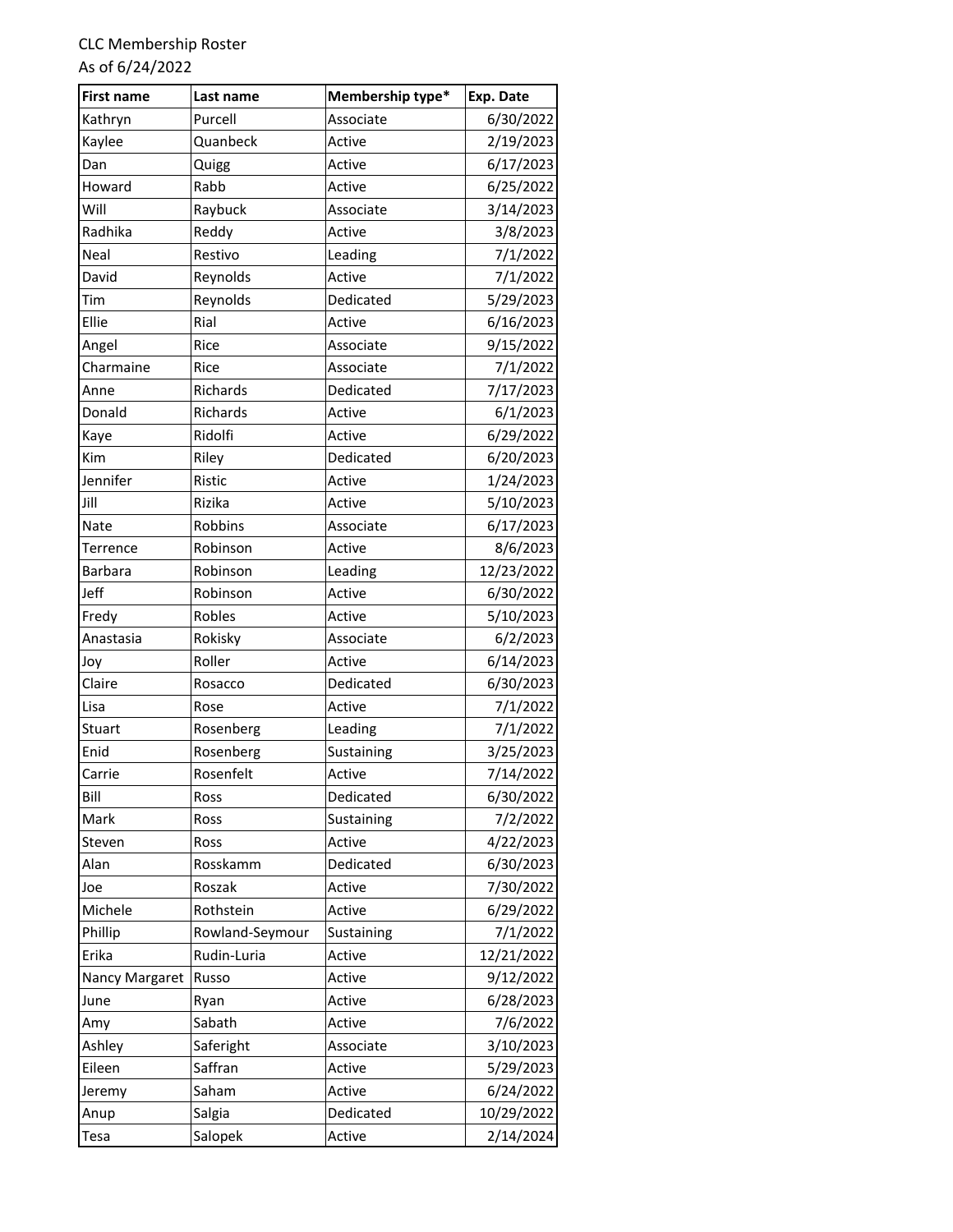| <b>First name</b> | Last name    | Membership type* | Exp. Date  |
|-------------------|--------------|------------------|------------|
| Angela            | Salviejo     | Active           | 6/30/2022  |
| Marc              | Sanchez      | Leading          | 7/1/2022   |
| Lisa              | Sands        | Active           | 10/14/2022 |
| Richik            | Sarkar       | Dedicated        | 6/29/2023  |
| Patti             | Schaar       | Dedicated        | 6/1/2023   |
| Alex              | Schauer      | Associate        | 6/16/2023  |
| Charlie           | Scheidt      | Active           | 6/20/2023  |
| Debbie            | Schoonover   | Active           | 6/14/2023  |
| Diane             | Schorr       | Active           | 6/30/2022  |
| Bri               | Schultz      | Active           | 12/17/2022 |
| Sandy             | Schwartz     | Active           | 6/16/2023  |
| Donna             | Sciarappa    | Sustaining       | 6/7/2023   |
| William           | Seelbach     | Active           | 6/14/2023  |
| Sami              | Selio        | Active           | 5/29/2023  |
| Dan               | Serbin       | Dedicated        | 6/24/2022  |
| Michele           | Seyranian    | Dedicated        | 6/30/2023  |
| Melanie           | Shakarian    | Dedicated        | 7/16/2022  |
| Gary              | Shamis       | Dedicated        | 6/10/2023  |
| Meenakshi         | Sharma       | Active           | 6/29/2023  |
| Patrick           | Shepherd     | Active           | 8/17/2022  |
| Charna            | Sherman      | Active           | 6/21/2023  |
| Bob               | Shields      | Active           | 6/16/2023  |
| Patty             | Shlonsky     | Active           | 4/1/2023   |
| Jessie            | Showalter    | Associate        | 3/20/2023  |
| <b>Brant</b>      | Silvers      | Active           | 6/28/2022  |
| Annie             | Singer       | Active           | 6/14/2023  |
| Andrew            | Singer       | Active           | 6/28/2023  |
| Ilana             | Skoff        | Associate        | 8/31/2022  |
| Janus             | Small        | Active           | 1/18/2023  |
| Helen             | Smith        | Active           | 6/27/2023  |
| Geri              | Smith        | Active           | 6/30/2023  |
| Bob               | Smith        | Dedicated        | 7/1/2022   |
| Chris             | Smith        | Active           | 6/4/2023   |
| Todd              | Smith        | Active           | 6/29/2023  |
| Joe               | Smucny       | Active           | 6/16/2023  |
| Sam               | Smucny       | Student          | 6/15/2023  |
| Andrew            | Smyser       | Associate        | 1/31/2023  |
| Chris             | Smythe       | Active           | 4/11/2023  |
| Sharon            | Sobol Jordan | Active           | 12/31/2022 |
| Rob               | Solomon      | Associate        | 9/6/2022   |
| Rob               | Soroka       | Dedicated        | 11/17/2022 |
| Phyllis           | Sossi        | Active           | 12/2/2022  |
| Dawn              | Southard     | Active           | 6/17/2023  |
| Jenny             | Spencer      | Active           | 4/3/2023   |
| Doug              | Spiker       | Sustaining       | 6/27/2023  |
| Chris             | Spurio       | Active           | 12/3/2022  |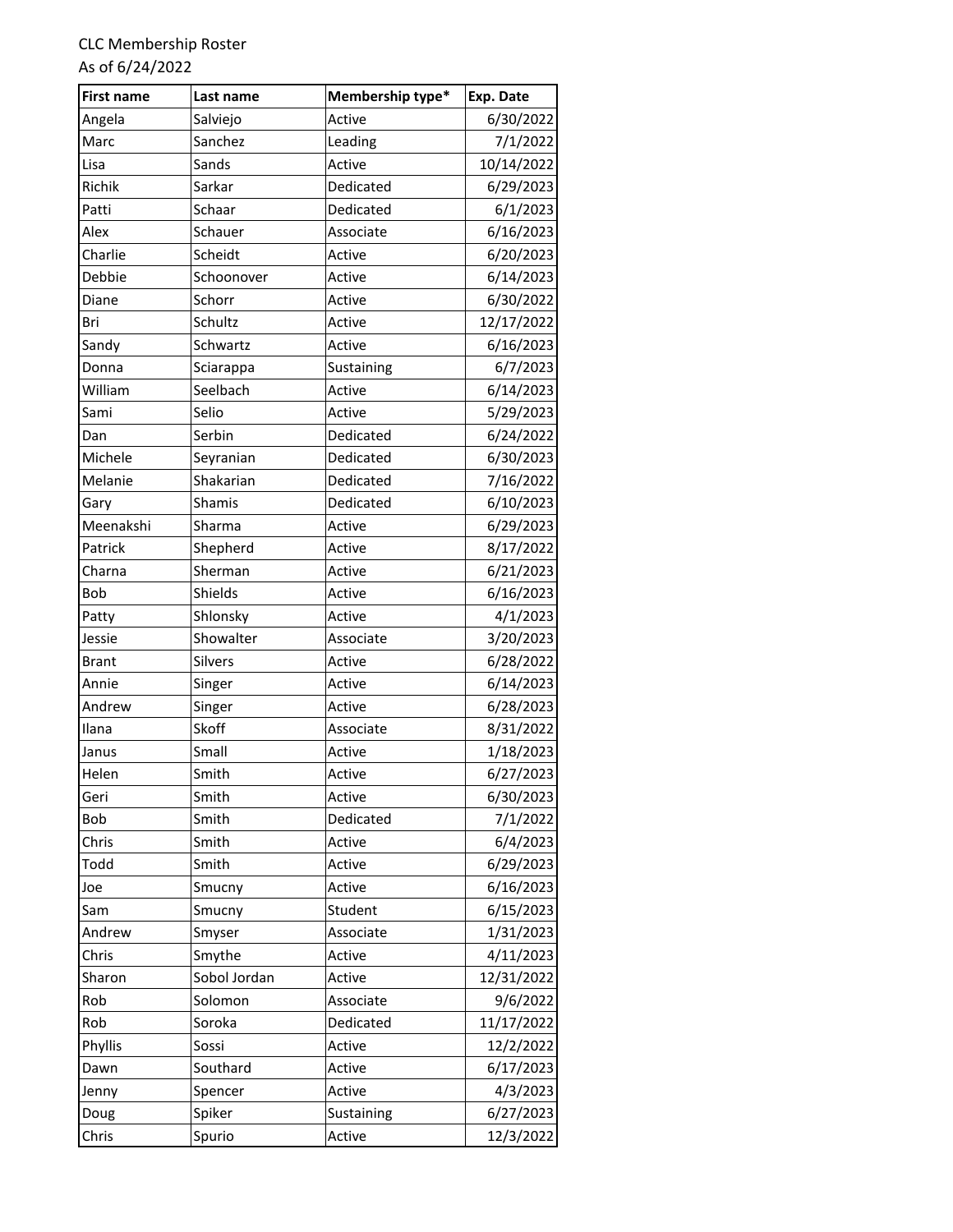| <b>First name</b> | Last name           | Membership type* | Exp. Date  |
|-------------------|---------------------|------------------|------------|
| Nigamanth         | Sridhar             | Active           | 7/30/2023  |
| Chris             | St. Marie           | Active           | 6/30/2023  |
| Dave              | Stahler             | Dedicated        | 6/25/2022  |
| Kelly             | Standish            | Active           | 3/2/2023   |
| Katharyne         | Starinsky           | Active           | 6/24/2023  |
| Sara              | Stashower           | Active           | 6/19/2023  |
| Greg              | Stefani             | Active           | 6/25/2023  |
| Katie             | Steiner             | Active           | 6/30/2022  |
| Sam               | Steinhouse          | Dedicated        | 5/25/2023  |
| Drew              | Stelzer             | Sustaining       | 7/10/2023  |
| Ali               | Stem                | Associate        | 9/20/2022  |
| Grady             | Stevenson           | Associate        | 9/24/2022  |
| Richard           | Stewart             | Active           | 9/11/2022  |
| Ed                | Stockhausen         | Sustaining       | 7/1/2022   |
| Amy               | Stoessel            | Associate        | 9/30/2022  |
| Heather           | Stoll               | Active           | 3/19/2023  |
| <b>Brian</b>      | Stovsky             | Associate        | 6/28/2022  |
| Mike              | Stovsky             | Active           | 12/23/2022 |
| Mark              | Stovsky             | Associate        | 10/8/2022  |
| Diane             | Strachan            | Active           | 6/16/2023  |
| Steve             | Strayer             | Active           | 6/8/2023   |
| Abir Teresa       | Struble             | Associate        | 1/25/2023  |
| Fred              | Stueber             | Active           | 6/29/2023  |
| Karyn             | Sullivan            | Active           | 10/9/2022  |
| Bill              | Summers             | Leading          | 6/24/2022  |
| Kristen           | Summers             | Active           | 6/18/2023  |
| Mark              | Sutherland          | Leading          | 7/1/2022   |
| Mark              | Swaim-Fox           | Associate        | 7/1/2022   |
| Gary              | Szelagowski         | Associate        | 6/29/2022  |
| Caroline          | Taich               | Active           | 5/25/2023  |
| Dawn              | Tarka               | Active           | 6/25/2022  |
| Damon             | <b>Taseff</b>       | Active           | 6/25/2022  |
| Kathy             | Tatman              | Active           | 6/16/2023  |
| Steve             | Taylor              | Active           | 4/5/2023   |
| Colette           | Taylor              | Active           | 6/23/2023  |
| Tameka            | Taylor              | Active           | 6/30/2022  |
| Janice            | <b>Taylor Heard</b> | Active           | 6/28/2023  |
| Stephanie         | Teal                | Associate        | 6/20/2023  |
| Jillian           | Thaker              | Student          | 9/29/2022  |
| Jason             | Therrien            | Leading          | 7/1/2022   |
| Damian            | Thomas              | Dedicated        | 8/14/2022  |
| Mike              | Thomas              | Active           | 6/15/2023  |
| Sean              | Thomas              | Associate        | 6/13/2023  |
| Chrystene         | Thomas              | Active           | 7/13/2022  |
| Chris             | Thompson            | Active           | 6/26/2023  |
| Karen             | Thompson            | Dedicated        | 9/16/2023  |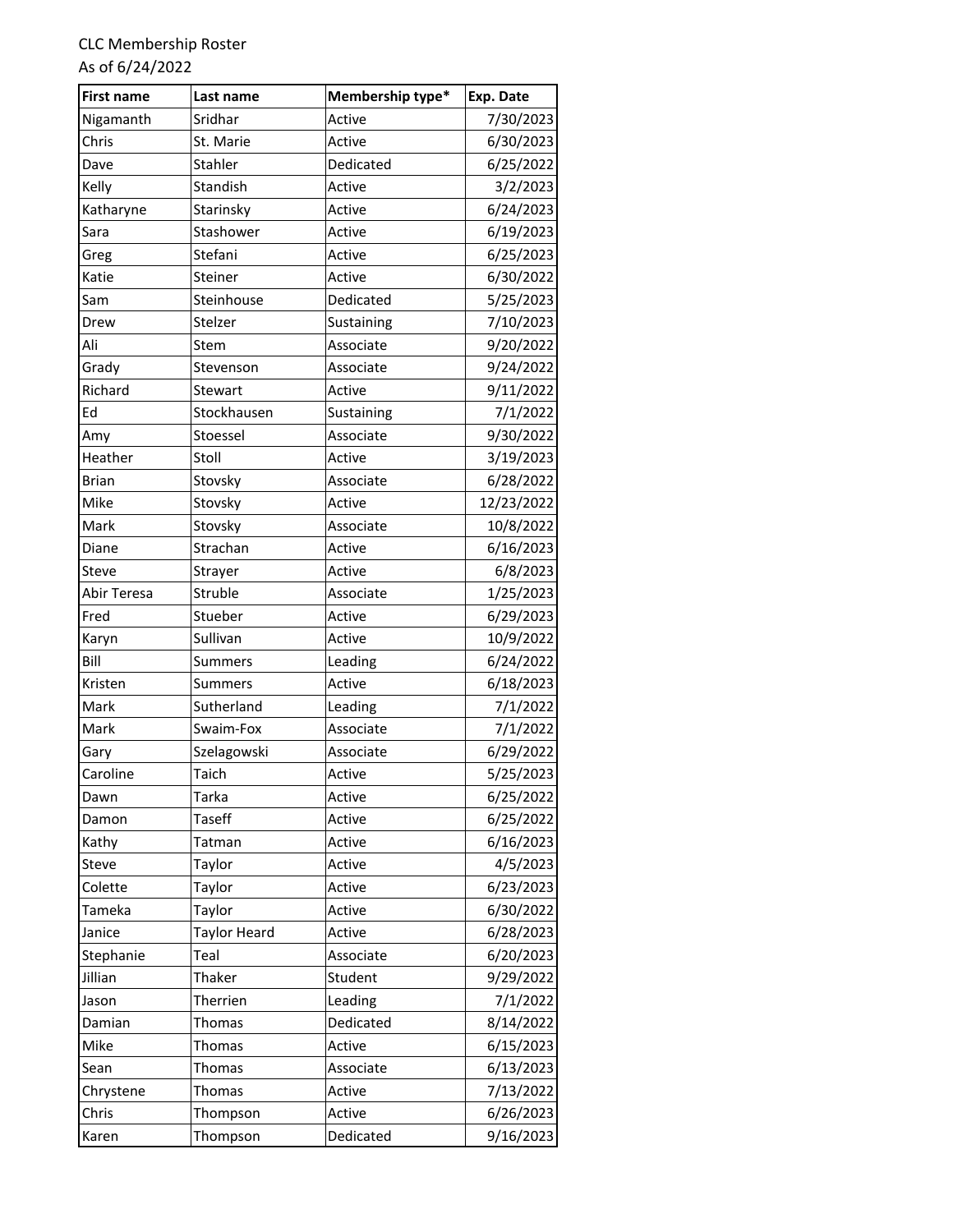| <b>First name</b> | Last name       | Membership type* | Exp. Date  |
|-------------------|-----------------|------------------|------------|
| Lou               | Tisler          | Active           | 1/19/2023  |
| Catherine         | Tkachyk         | Active           | 6/30/2022  |
| Mike              | Tobin           | Associate        | 7/8/2022   |
| Missy             | Toms            | Active           | 4/26/2023  |
| Heather           | Torok           | Active           | 7/20/2022  |
| Mike              | Toth            | Dedicated        | 6/29/2022  |
| Tim               | Tramble         | Dedicated        | 6/21/2023  |
| Sheila            | Trauernicht     | Sustaining       | 8/6/2022   |
| Arthur            | <b>Treuhaft</b> | Active           | 11/30/2022 |
| Carla             | Tricarichi      | Dedicated        | 10/2/2022  |
| Sarah             | Trimble         | Associate        | 9/6/2022   |
| Julie             | Trott-Heisey    | Active           | 9/17/2022  |
| Maximus           | Trotter         | Active           | 7/8/2022   |
| Constantine       | <b>Tsatiris</b> | Active           | 8/9/2022   |
| Tracey            | Turnbull        | Active           | 6/29/2023  |
| David             | Turner          | Active           | 6/20/2023  |
| Tom               | Tyrrell         | Dedicated        | 6/3/2023   |
| Nancy             | Udelson         | Active           | 1/19/2023  |
| Marty             | Uhle            | Dedicated        | 7/22/2023  |
| Mike              | Ungar           | Associate        | 7/31/2022  |
| Dan               | Urban           | Active           | 6/25/2023  |
| Linda             | <b>Uveges</b>   | Active           | 10/9/2022  |
| Carina            | Van Vliet       | Active           | 7/17/2022  |
| Susan             | Van Vorst       | Active           | 1/20/2023  |
| Angelia           | Vannoy          | Associate        | 1/10/2023  |
| Angela            | Vannucci        | Associate        | 11/17/2023 |
| Ramonita          | Vargas          | Sustaining       | 6/16/2023  |
| Bob               | Varley          | Dedicated        | 6/23/2023  |
| Guhan             | Venkatu         | Active           | 11/4/2022  |
| Jenn              | Vergilii        | Active           | 6/28/2022  |
| Gina              | Vernaci         | Dedicated        | 11/17/2022 |
| Tracy             | Vigh            | Active           | 8/23/2023  |
| Jen               | Vinson          | Active           | 6/18/2023  |
| Daniel            | Vujanov         | Associate        | 4/4/2023   |
| Andrea            | Vullo           | Active           | 6/5/2023   |
| John              | Wagner          | Dedicated        | 6/30/2023  |
| Tod               | Wagner          | Active           | 6/30/2023  |
| Jack              | Waldeck         | Active           | 6/30/2023  |
| Christina         | Walker          | Dedicated        | 6/10/2023  |
| Rob               | Walker          | Sustaining       | 6/30/2022  |
| Rich              | Wallack         | Leading          | 7/1/2022   |
| Nadine            | Wallman         | Sustaining       | 6/16/2023  |
| Doc               | Warr            | Active           | 10/31/2022 |
| Anne Marie        | Warren          | Dedicated        | 6/30/2023  |
| Kittie            | Warshawsky      | Active           | 7/19/2022  |
| Kristin           | Warzocha        | Sustaining       | 7/1/2022   |